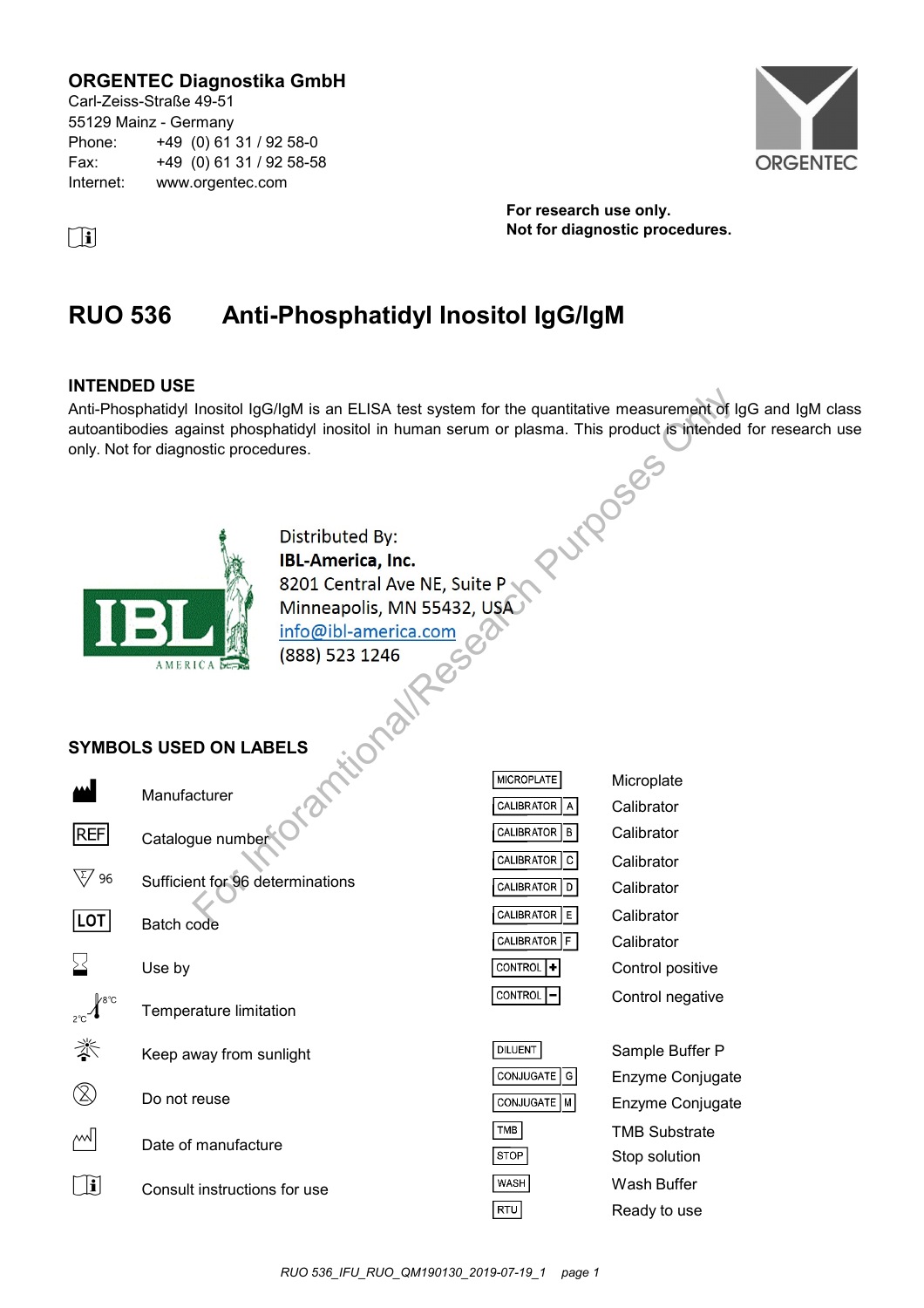### **PRINCIPLE OF THE TEST**

Highly purified phosphatidyl inositol is bound to microwells saturated with beta-2-glycoprotein I.

The determination is based on an indirect enzyme linked immune reaction with the following steps:

Specific antibodies in the sample bind to the antigen coated on the surface of the reaction wells. After incubation, a washing step removes unbound and unspecifically bound serum or plasma components. Subesquently added enzyme conjugate binds to the immobilized antibody-antigen-complexes. After incubation, a second washing step removes unbound enzyme conjugate. After addition of substrate solution the bound enzyme conjugate hydrolyses the substrate forming a blue coloured product. Addition of an acid stopps the reaction generating a yellow endproduct. The intensity of the yellow color correlates with the concentration of the antibody-antigen-complex and can be measured photometrically at 450 nm.

### **WARNINGS AND PRECAUTIONS**

- All reagents of this kit are intended for professional use only.
- Components containing human serum were tested and found negative for HBsAg, HCV, HIV1 and HIV2 by FDA approved methods. No test can guarantee the absence of HBsAg, HCV, HIV1 or HIV2, and so all human serum based reagents in this kit must be handled as though capable of transmitting infection.
- Bovine serum albumin (BSA) used in components has been tested for BSE and found negative.
- Avoid contact with the substrate TMB (3,3',5,5'-Tetramethyl-benzidine).
- Stop solution contains acid, classifiaction is non-hazardous. Avoid contact with skin.
- Control, sample buffer and wash buffer contain sodium azide 0.09% as preservative. This concentration is classified as non-hazardous.
- Enzyme conjugate contains ProClin 300 0.05% as preservative. This concentration is classified as non-hazardous.

During handling of all reagents, controls and serum samples observe the existing regulations for laboratory safety regulations and good laboratory practice:

- First aid measures: In case of skin contact, immediately wash thoroughly with water and soap. Remove contaminated clothing and shoes and wash before reuse. If system fluid comes into contact with skin, wash thoroughly with water. After contact with the eyes carefully rinse the opened eye with running water for at least 10 minutes. Get medical attention if necessary. based reagents in this kit must be handled as though capable of transmitting informin (BSA) used in components has been tested for BSE and found negative. The substrate TMB (3,3',5,5-Tetramethyl-benzidine). The substrate t
- Personal precautions, protective equipment and emergency procedures:

Observe laboratory safety regulations. Avoid contact with skin and eyes. Do not swallow. Do not pipette by mouth. Do not eat, drink, smoke or apply makeup in areas where specimens or kit reagents are handled. When spilled, absorb with an inert material and put the spilled material in an appropriate waste disposal.

- Exposure controls / personal protection: Wear protective gloves of nitril rubber or natural latex.
- Wear protective glasses. Used according to intended use no dangerous reactions known.
- Conditions to avoid: Since substrate solution is light-sensitive. Store in the dark.
- For disposal of laboratory waste the national or regional legislation has to be observed.

Observe the guidelines for performing quality control in medical laboratories by assaying control sera.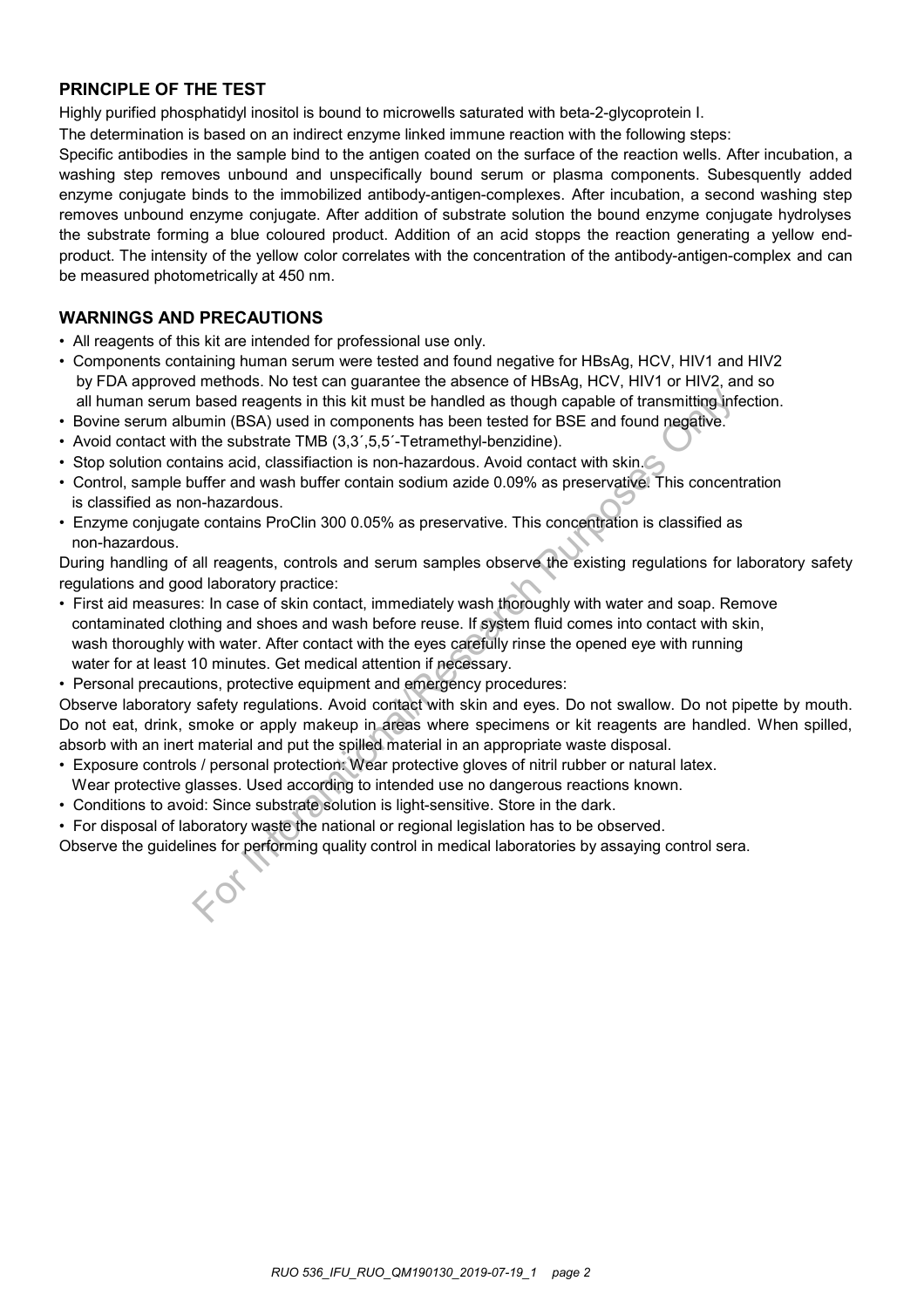### **CONTENTS OF THE KIT**

| <b>RUO 536</b>                                                                                       | $\sqrt{\zeta/2}$ 96 | Sufficient for 96 determinations                                                                                                                                                                                     |  |  |
|------------------------------------------------------------------------------------------------------|---------------------|----------------------------------------------------------------------------------------------------------------------------------------------------------------------------------------------------------------------|--|--|
| <b>MICROPLATE</b>                                                                                    | 1                   | One divisible microplate consisting of 12 modules of 8 wells each. Ready to use.<br>Product code on module:<br><b>PPI</b>                                                                                            |  |  |
| CALIBRATOR   A                                                                                       | $1.5$ ml            | Calibrator A 0 GPL-U/ml / 0 MPL-U/ml, containing serum/buffer matrix (PBS, BSA,<br>detergent, NaN3 0.09%), yellow. Ready to use.                                                                                     |  |  |
| CALIBRATOR   B                                                                                       | $1.5$ ml            | Calibrator B 6.3 GPL-U/ml / 6.3 MPL-U/ml, containing phosphatidyl inositol antibodies in<br>a serum/buffer matrix (PBS, BSA, detergent, NaN3 0.09%), yellow. Ready to use.                                           |  |  |
| CALIBRATOR C                                                                                         | $1.5$ ml            | Calibrator C 12.5 GPL-U/ml / 12.5 MPL-U/ml, containing phosphatidyl inositol<br>antibodies in a serum/buffer matrix (PBS, BSA, detergent, NaN3 0.09%), yellow. Ready                                                 |  |  |
| CALIBRATOR   D                                                                                       | $1.5$ ml            | Calibrator D 25 GPL-U/ml / 25 MPL-U/ml, containing phosphatidyl inositol antibodies in<br>a serum/buffer matrix (PBS, BSA, detergent, NaN3 0.09%), yellow. Ready to use.                                             |  |  |
| CALIBRATOR E                                                                                         | $1.5$ ml            | Calibrator E 50 GPL-U/ml / 50 MPL-U/ml, containing phosphatidyl inositol antibodies in<br>a serum/buffer matrix (PBS, BSA, NaN3 0.09%), yellow. Ready to use.                                                        |  |  |
| CALIBRATOR F                                                                                         | $1.5$ ml            | Calibrator F 100 GPL-U/ml / 100 MPL-U/ml, containing phosphatidyl inositol antibodies<br>in a serum/buffer matrix (PBS, BSA, detergent, NaN3 0.09%), yellow. Ready to use.                                           |  |  |
| CONTROL +                                                                                            | $1.5$ ml            | Control positive, containing phosphatidyl inositol antibodies in a serum/buffer matrix<br>(PBS, BSA, detergent, NaN3 0.09%), yellow. Ready to use. The concentration is<br>specified on the certificate of analysis. |  |  |
| <b>CONTROL</b>                                                                                       | $1.5$ ml            | Control negative, containing phosphatidyl inositol antibodies in a serum/buffer matrix<br>(PBS, BSA, detergent, NaN3 0.09%), yellow. Ready to use. The concentration is<br>specified on the certificate of analysis. |  |  |
| <b>DILUENT</b>                                                                                       | 20 ml               | Sample Buffer P, containing PBS, BSA, detergent, preservative sodium azide 0.09%,<br>yellow, concentrate $(5 x)$ .                                                                                                   |  |  |
| CONJUGATE   G                                                                                        | $15$ ml             | Enzyme Conjugate; containing anti-human IgG antibodies, HRP labelled; PBS, BSA,<br>detergent, preservative PROCLIN 0.05%, light red. Ready to use.                                                                   |  |  |
| CONJUGATE   M                                                                                        | 15 <sub>ml</sub>    | Enzyme Conjugate; containing anti-human IgM antibodies, HRP labelled; PBS, BSA,<br>detergent, preservative PROCLIN 0.05%, light red. Ready to use.                                                                   |  |  |
| TMB                                                                                                  | 15 <sub>ml</sub>    | TMB Substrate; containing 3,3', 5,5'- Tetramethylbenzidin, colorless. Ready to use.                                                                                                                                  |  |  |
| <b>STOP</b>                                                                                          | 15 <sub>ml</sub>    | Stop solution; contains acid. Ready to use.                                                                                                                                                                          |  |  |
| <b>WASH</b>                                                                                          | 20 ml               | Wash Buffer, containing Tris, detergent, preservative sodium azide 0.09%; 50 x conc.                                                                                                                                 |  |  |
| $\left[\begin{smallmatrix}\mathbf{1}\end{smallmatrix}\right]$                                        | 1                   | <b>Certificate of Analysis</b>                                                                                                                                                                                       |  |  |
|                                                                                                      |                     |                                                                                                                                                                                                                      |  |  |
| <b>MATERIALS REQUIRED</b>                                                                            |                     |                                                                                                                                                                                                                      |  |  |
| · Microplate reader capable of endpoint measurements at 450 nm; optional: reference filter at 620 nm |                     |                                                                                                                                                                                                                      |  |  |
| • Data reduction software                                                                            |                     |                                                                                                                                                                                                                      |  |  |
| • Multi-channel dispenser or repeatable pipette for 100 µl                                           |                     |                                                                                                                                                                                                                      |  |  |
| • Vortex mixer                                                                                       |                     |                                                                                                                                                                                                                      |  |  |
| • Pinettes for 10 ul 100 ul and 1000 ul                                                              |                     |                                                                                                                                                                                                                      |  |  |

### **MATERIALS REQUIRED**

- Microplate reader capable of endpoint measurements at 450 nm; optional: reference filter at 620 nm
- Data reduction software
- Multi-channel dispenser or repeatable pipette for 100 μl
- Vortex mixer
- Pipettes for 10 μl, 100 μl and 1000 μl
- Laboratory timing device
- Distilled or deionised water
- Measuring cylinder for 1000 ml and 100 ml
- Plastic container for storage of the wash solution

This ELISA assay is suitable for use on open automated ELISA processors. Each assay has to be validated on the respective automated system. Detailed information is provided upon request.

### **SPECIMEN COLLECTION, STORAGE AND HANDLING**

- Collect whole blood specimens using acceptable medical techniques to avoid hemolysis.
- Allow blood to clot and separate the serum or plasma by centrifugation.
- Test serum should be clear and non-hemolyzed. Contamination by hemolysis or lipemia should be avoided, but does not interfere with this assay.
- Specimens may be refrigerated at 2-8°C for up to five days or stored at -20°C up to six months.
- Avoid repetitive freezing and thawing of serum or plasma samples. This may result in variable loss of antibody activity.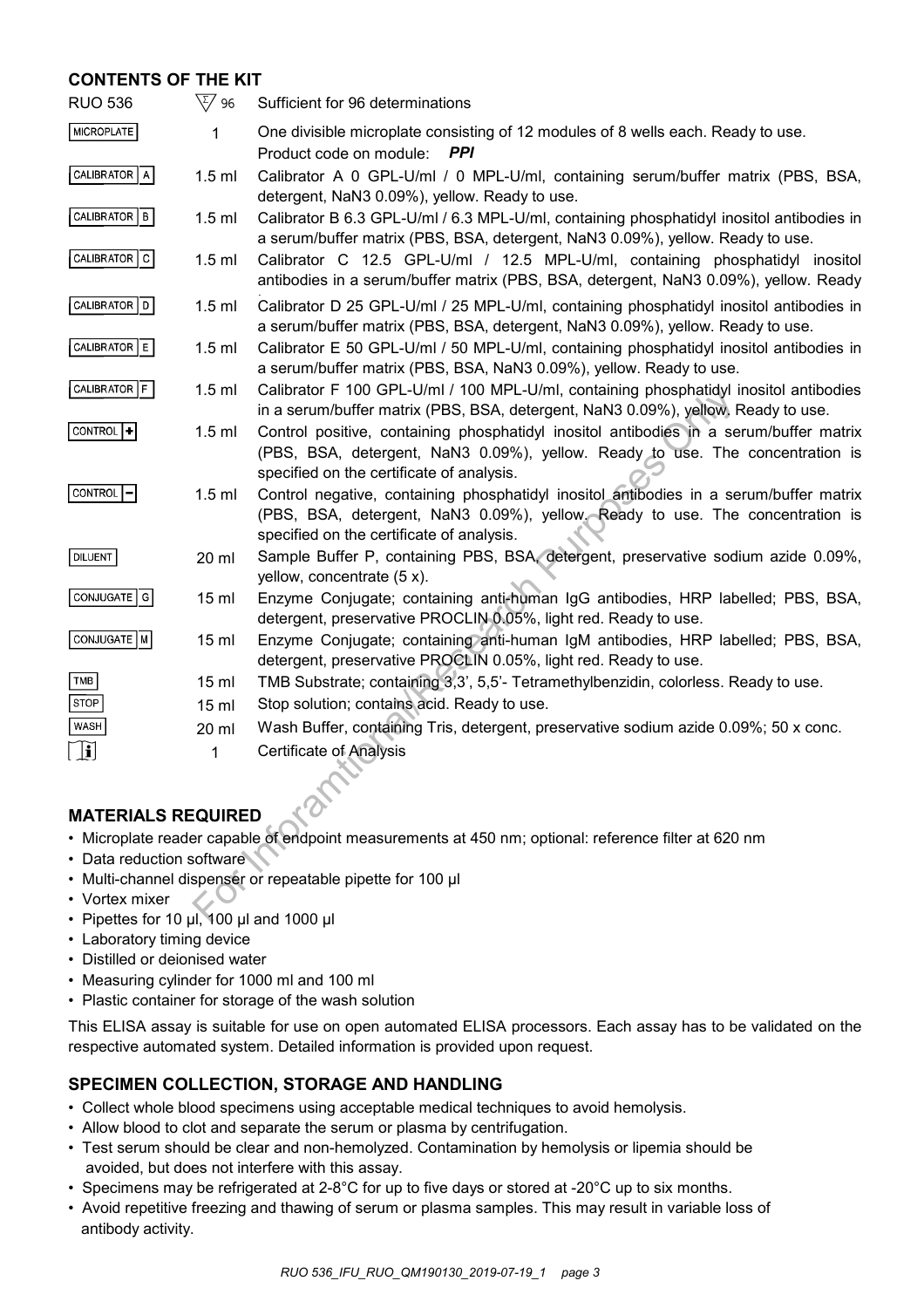• Testing of heat-inactivated sera is not recommended.

### **STORAGE AND STABILITY**

- Store test kit at 2-8°C in the dark.
- Do not expose reagents to heat, sun, or strong light during storage and usage.
- Store microplate sealed and dessicated in the clip bag provided.
- Shelf life of the unopended test kit is 18 months from day of production. Unopened reagents are stable until expiration of the kit. See labels for individual batch.
- Diluted Wash Buffer and Sample Buffer are stable for at least 30 days when stored at 2-8°C. We recommend consumption on the same day.

### **PROCEDURAL NOTES**

- Do not use kit components beyond their expiration dates.
- Do not interchange kit components from different lots and products.
- All materials must be at room temperature (20-28°C) prior to use.
- Prepare all reagents and samples. Once started, performe the test without interruption.
- Double determinations may be done. By this means pipetting errors may become obvious.
- Perform the assay steps only in the order indicated.
- Always use fresh sample dilutions.
- Pipette all reagents and samples into the bottom of the wells.
- To avoid carryover or contamination, change the pipette tip between samples and different kit controls.
- Wash microwells thoroughly and remove the last droplets of wash buffer.
- All incubation steps must be accurately timed.
- Do not re-use microplate wells.

### **PREPARATION OF REAGENTS**

#### **WASH**

Dilute the contents of one vial of the buffered wash solution concentrate (50x) with distilled or deionised water to a final volume of 1000 ml prior to use. to exit of the pleading (2020 c) prior to use.<br>
This and samples. Once started, performe the test without interruption.<br>
This and samples once started, performe the test without interruption.<br>
Stap only in the order indica

#### **DILUENT**

Sample Buffer P: Prior to use dilute the contents (20 ml) of one vial of sample buffer 5x concentrate with distilled or deionised water to a final volume of 100 ml.

#### **Preparation of samples**

Dilute samples 1:100 before the assay: Put 990 µl of prediluted sample buffer in a polystyrene tube and add 10 µl of sample. Mix well. Note: Calibrators / Controls are ready to use and need not be diluted.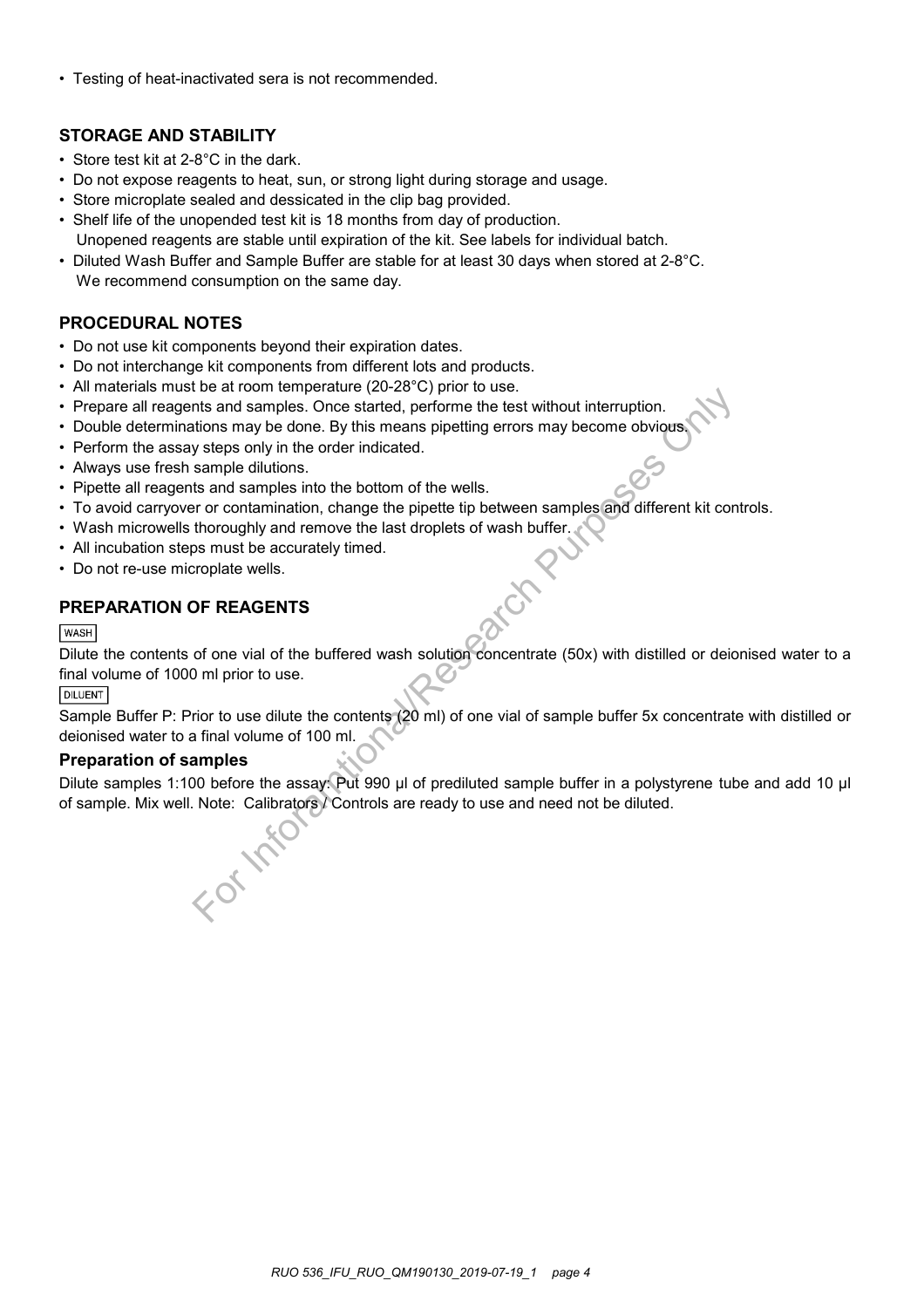### **TEST PROCEDURE**

Prepare enough microplate modules for all calibrators / controls and samples.

- 1. Pipette 100 µl of calibrators, controls and prediluted samples into the wells. Incubate for 30 minutes at room temperature (20-28 °C). Discard the contents of the microwells and wash 3 times with 300 ul of wash solution.
- 2. Dispense 100 μl of enzyme conjugate into each well.
	- Incubate for 15 minutes at room temperature.
		- Discard the contents of the microwells and wash 3 times with 300 μl of wash solution.
- 3. Dispense 100 μl of TMB substrate solution into each well.
- Incubate for 15 minutes at room temperature
- 4. Add 100 μl of stop solution to each well of the modules
	- Incubate for 5 minutes at room temperature.
		- Read the optical density at 450 nm (reference 600-690nm) and calculate the results.

Example for a pipetting scheme:



#### **VALIDATION**

Test results are valid if the optical densities at 450 nm for calibrators / controls and the results for controls comply with the reference ranges indicated on the Certificate of Analysis enclosed in each test kit. If these quality control criteria are not met the assay run is invalid and should be repeated.

### **CALCULATION OF RESULTS**

For quantitative results plot the optical density of each calibrator versus the calibrator concentration to create a calibration curve. The concentration of samples may then be estimated from the calibration curve by interpolation. Using data reduction software a 4-Parameter-Fit with lin-log coordinates for optical density and concentration is the data reduction method of choice.

## **ASSAY CHARACTERISTICS**

#### **Calibration**

Calibration is related to the internationally recognised reference sera from E.N. Harris, Louisville and to IRP 97/656 (IgG) and HCAL (IgG) / EY2C9 (IgM).

#### **Measuring range**

The calculation range of this ELISA assay is IgG: 0 - 100 GPL-U/ml IgM: 0 - 100 MPL-U/ml

#### **Interfering substances**

No interference has been observed with haemolytic (up to 1000 mg/dl) or lipemic (up to 3 g/dl triglycerides) sera or plasma, or bilirubin (up to 40 mg/dl) containing sera or plasma. Nor have any interfering effects been observed with the use of anticoagulants (Citrate, EDTA, Heparine). However for practical reasons it is recommended that grossly hemolyzed or lipemic samples should be avoided.

### **LIMITATIONS OF THE PROCEDURE**

For research use only. Not for diagnostic procedures.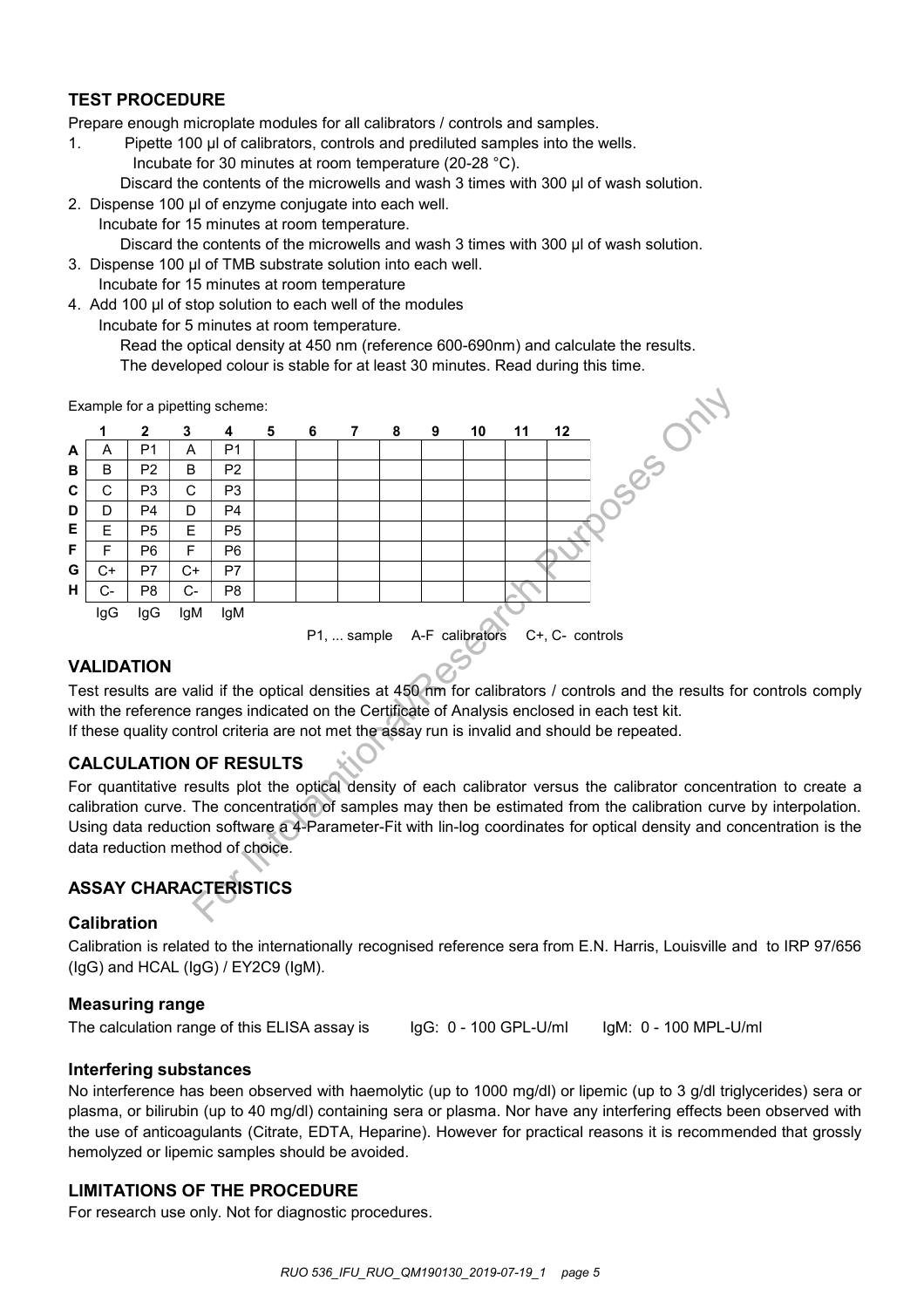### **REFERENCES**

1. Banzato A, Pozzi N, Frasson R, De F, V, Ruffatti A, Bison E et al. Antibodies to Domain I of beta(2)Glycoprotein I are in close relation to patients risk categories in Antiphospholipid Syndrome (APS). Thromb Res 2011; 128(6):583 -6.

2. Bertolaccini ML, Amengual O, Atsumi T, Binder WL, de LB, Forastiero R et al. 'Non-criteria' aPL tests: report of a task force and preconference workshop at the 13th International Congress on Antiphospholipid Antibodies, Galveston, TX, USA, April 2010. Lupus 2011; 20(2):191-205.

3. de Laat B, de Groot PG. Autoantibodies directed against domain I of beta2-glycoprotein I. Curr Rheumatol Rep 2011; 13(1):70-6.

4. de Laat B, Mertens K, de Groot PG. Mechanisms of disease: antiphospholipid antibodies-from clinical association to pathologic mechanism. Nat Clin Pract Rheumatol 2008; 4(4):192-9.

5. de Laat B, Pengo V, Pabinger I, Musial J, Voskuyl AE, Bultink IE et al. The association between circulating antibodies against domain I of beta2-glycoprotein I and thrombosis: an international multicenter study. J Thromb Haemost 2009; 7(11):1767-73.

6. Espinosa G, Cervera R. Antiphospholipid syndrome. Arthritis Res Ther 2008; 10(6):230.

7. Favaloro EJ, Wong RC. Laboratory testing for the antiphospholipid syndrome: making sense of antiphospholipid antibody assays. Clin Chem Lab Med 2011; 49(3):447-61.

8. Fischer MJ, Rauch J, Levine JS. The antiphospholipid syndrome. Arthritis Rheum 2007; 27(1):35-46.

9. Giannakopoulos B, Passam F, Ioannou Y, Krilis SA. How we diagnose the antiphospholipid syndrome. Blood 2009; 113(5):985-94.

10. Greaves M, Cohen H, Machin SJ, Mackie I. Guidelines on the investigation and management of the antiphospholipid syndrome. Br J Haematol 2000; 109(4):704-15.

11. Hughes GR. Hughes syndrome: antiphospholipid syndrome. J R Coll Physicians Lond 1998; 32(3):260-4.

12. Hughes GR. Hughes Syndrome (the antiphospholipid syndrome): ten clinical lessons. Autoimmun Rev 2008; 7 (3):262-6.

13. Hughes GR. Antiphospholipid syndrome, migraine and stroke. Lupus 2010; 19(5):555-6.

14. Hughes GR, Harris NN, Gharavi AE. The anticardiolipin syndrome. J Rheumatol 1986; 13(3):486-9.

15. Koike T, Bohgaki M, Amengual O, Atsumi T. Antiphospholipid antibodies: lessons from the bench. J Autoimmun 2007; 28(2-3):129-33.

16. Lakos G, Favaloro EJ, Harris EN, Meroni PL, Tincani A, Wong RC et al. International consensus guidelines on anticardiolipin and anti-beta2-glycoprotein I testing: report from the 13th International Congress on Antiphospholipid Antibodies. Arthritis Rheum 2012; 64(1):1-10. Solignes Syldrome (the antiphospholipid syldrome. Arthritis Research Conditions (1009; 7(11):1767-73.<br>
Evera R. Antiphospholipid syndrome. Arthritis Res Ther 2008; 10(6):230.<br>
In Chem Lab Med 2011; 49(3):447-61.<br>
In Chem L

17. Mackworth-Young C. Primary antiphospholipid syndrome: a distinct entity? Autoimmun Rev 2006; 5(1):70-5.

18. Miyakis S, Lockshin MD, Atsumi T, Branch DW, Brey RL, Cervera R et al. International consensus statement on an update of the classification criteria for definite antiphospholipid syndrome (APS). J Thromb Haemost 2006; 4(2):295-306.

19. Molina JF, Gutierrez-Urena S, Molina J, Uribe O, Richards S, De CC et al. Variability of anticardiolipin antibody isotype distribution in 3 geographic populations of patients with systemic lupus erythematosus. J Rheumatol 1997; 24(2):291-6.

20. Oku K, Atsumi T, Amengual O, Koike T. Antiprothrombin antibody testing: detection and clinical utility. Semin Thromb Hemost 2008; 34(4):335-9.

21. Pengo V, Biasiolo A, Bison E, Chantarangkul V, Tripodi A. Antiphospholipid antibody ELISAs: survey on the performance of clinical laboratories assessed by using lyophilized affinity-purified IgG with anticardiolipin and antibeta2-Glycoprotein I activity. Thromb Res 2007; 120(1):127-33.

22. Pierangeli SS, de Groot PG, Dlott J, Favaloro E, Harris EN, Lakos G et al. 'Criteria' aPL tests: report of a task force and preconference workshop at the 13th International Congress on Antiphospholipid Antibodies, Galveston, Texas, April 2010. Lupus 2011; 20(2):182-90.

23. Pierangeli SS, Favaloro EJ, Lakos G, Meroni PL, Tincani A, Wong RC et al. Standards and reference materials for the anticardiolipin and anti-beta-2-glycoprotein I assays: a report of recommendations from the APL Task Force at the 13th International Congress on Antiphospholipid Antibodies. Clin Chim Acta 2012; 413(1-2):358-60.

24. Sinico RA, Bollini B, Sabadini E, Di Toma L, Radice A. The use of laboratory tests in diagnosis and monitoring of systemic lupus erythematosus. J Nephrol JID - 9012268 2002; 15 Suppl 6:S20-S27.

25. Tincani A, Andreoli L, Casu C, Cattaneo R, Meroni P. Antiphospholipid antibody profile: implications for the evaluation and management of patients. Lupus 2010; 19(4):432-5.

26. Tincani A, Morozzi G, Afeltra A, Alessandri C, Allegri F, Bistoni O et al. Antiprothrombin antibodies: a